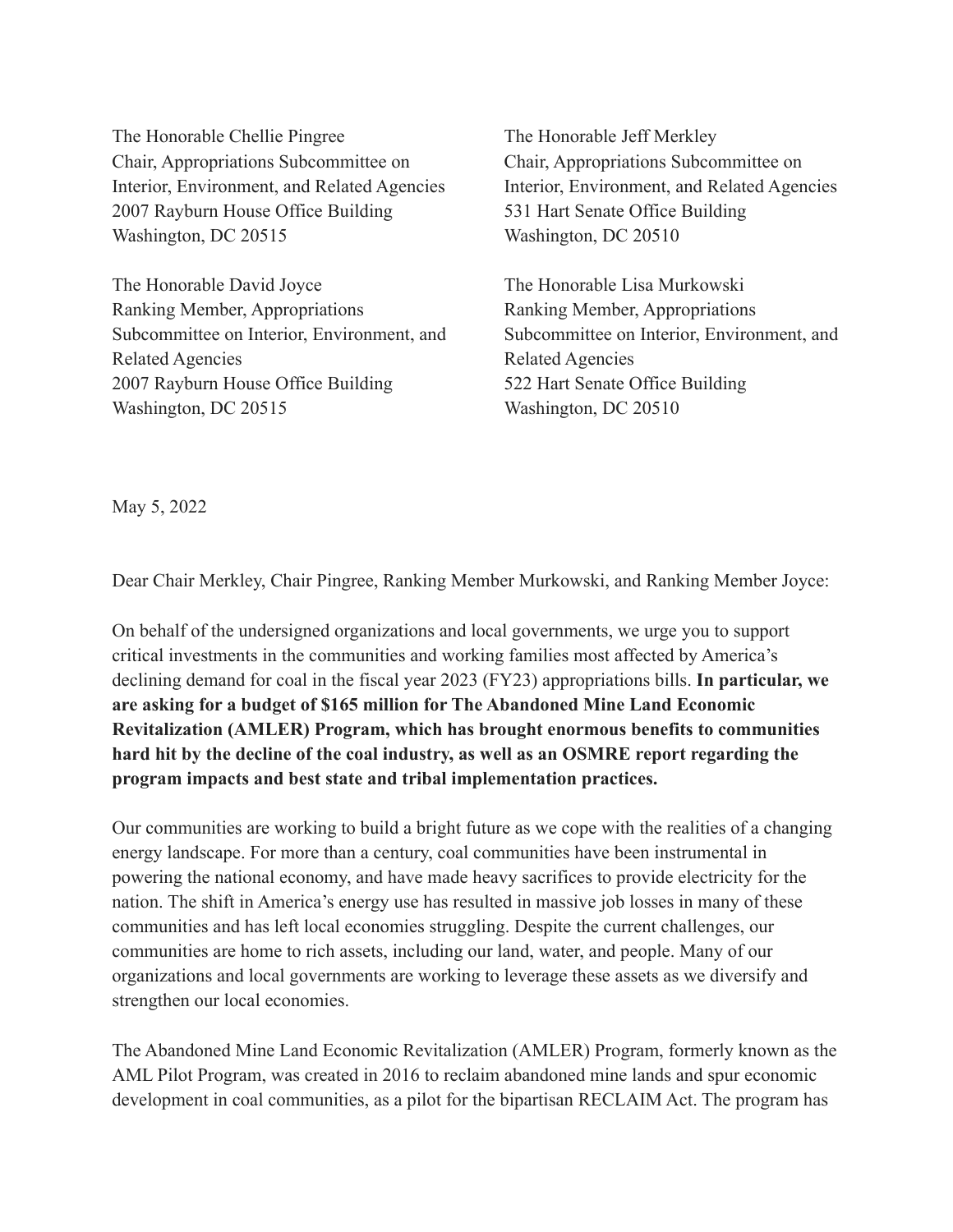provided critical funding for a number of innovative development projects in communities devastated by the decline of coal. While the RECLAIM Act is no longer moving forward, the AMLER program continues the vision of turning abandoned coal mine lands into economic engines for transitioning communities.

## **As organizations that have seen first hand the power of this program to create new opportunities, we strongly recommend that the AMLER program is increased to \$165 million for FY23.**

Communities across the region have directly benefited from the AMLER Program. The Reclaiming Appalachia Coalition, a multi-state coalition of organizations working to advance forward-thinking economic development projects on former mine sites, has been directly involved in the development of dozens of AMLER projects. Since 2018, the Coalition has had a hand in 17 funded projects in multiple states, totaling nearly \$27 million in AMLER awards.

Economic modeling suggests that these projects will have a total impact of \$82.3 million in economic output, support 524 jobs, and provide \$22.6 million in earnings to employees. This is the type of economic stimulus needed in coal communities. However, the total potential economic impact is much greater. The program is significantly oversubscribed. There is a strong interest in the program that outstrips currently available funds. For example, in West Virginia alone, in 2021, 59 project applications were submitted from 21 counties, requesting a total of \$216 million. Only \$25 million was available for the state. In Kentucky, there were over 70 applications in 2020 for the program, but only nine were able to be funded. There is huge potential – and need – for this program.

Additionally, as the program has now received seven years of funding, it is appropriate for OSMRE to conduct a review of the state and tribal programs' practices related to implementation of the AMLER program, determine best practices, and offer more guidance to the states and tribes for future funding years. To that end, **we recommend Congress include the enclosed report language in the FY 23 appropriations bill.** Looking forward, we will be working with the Office of Surface Mining Reclamation and Enforcement as well as state agencies to ensure that this program is as impactful as possible. We are also interested in exploring ways this successful program could be expanded to coal impacted regions beyond Appalachian states.

Rebuilding regional economies takes many years. Coal communities and workers have powered America for more than a century, and they and their families deserve our support as America's energy landscape changes. We urge Congress to fund this program to the recommended \$165 million to maximize assistance to coal communities in diversifying and growing their local economies and providing new opportunities for their workers, and to require OSMRE to conduct a study regarding the program in order to ensure the program funding is as impactful as possible.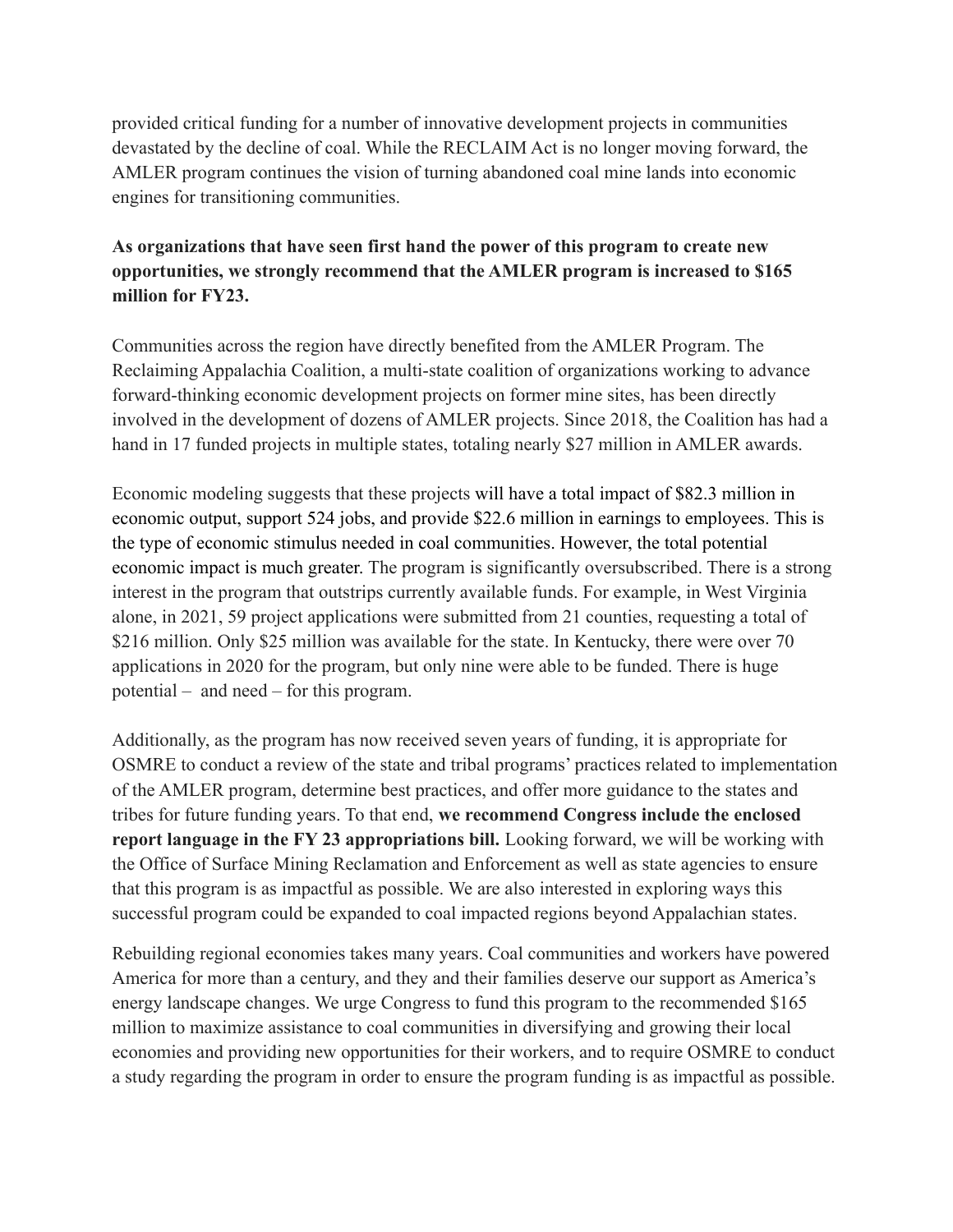Sincerely,

American Friends Service Committee (Pennsylvania) Appalachian Citizens' Law Center Appalachian Voices Boyd County, Kentucky Fiscal Court Center for Coalfield Justice (Pennsylvania) City of Smithers, West Virginia Coalfield Development Corp. (West Virginia) Downstream Strategies (West Virginia) Friends For Environmental Justice (Appalachia) Kentuckians For The Commonwealth Kentucky Resources Council Mountain Association Mountain View Marina & Campground, LLC (Dickenson County, Virginia) National Wildlife Federation Pennsylvania Council of Churches Pocahontas Off Road, LLC (Tazewell County, Virginia) Rural Action (Ohio) Russell County, Virginia Sierra Club Shaping Our Appalachian Region (Kentucky) The Alliance for Appalachia The Clinch Coalition (Virginia) Tó Nizhóní Ání (Navajo) West Virginia Council of Churches West Virginia Rivers Coalition WV Citizen Action

Contact: Chelsea Barnes, Appalachian Voices, (614) 205-6424, chelsea@appvoices.org Enclosure: FY 2023 AMLER Report Language